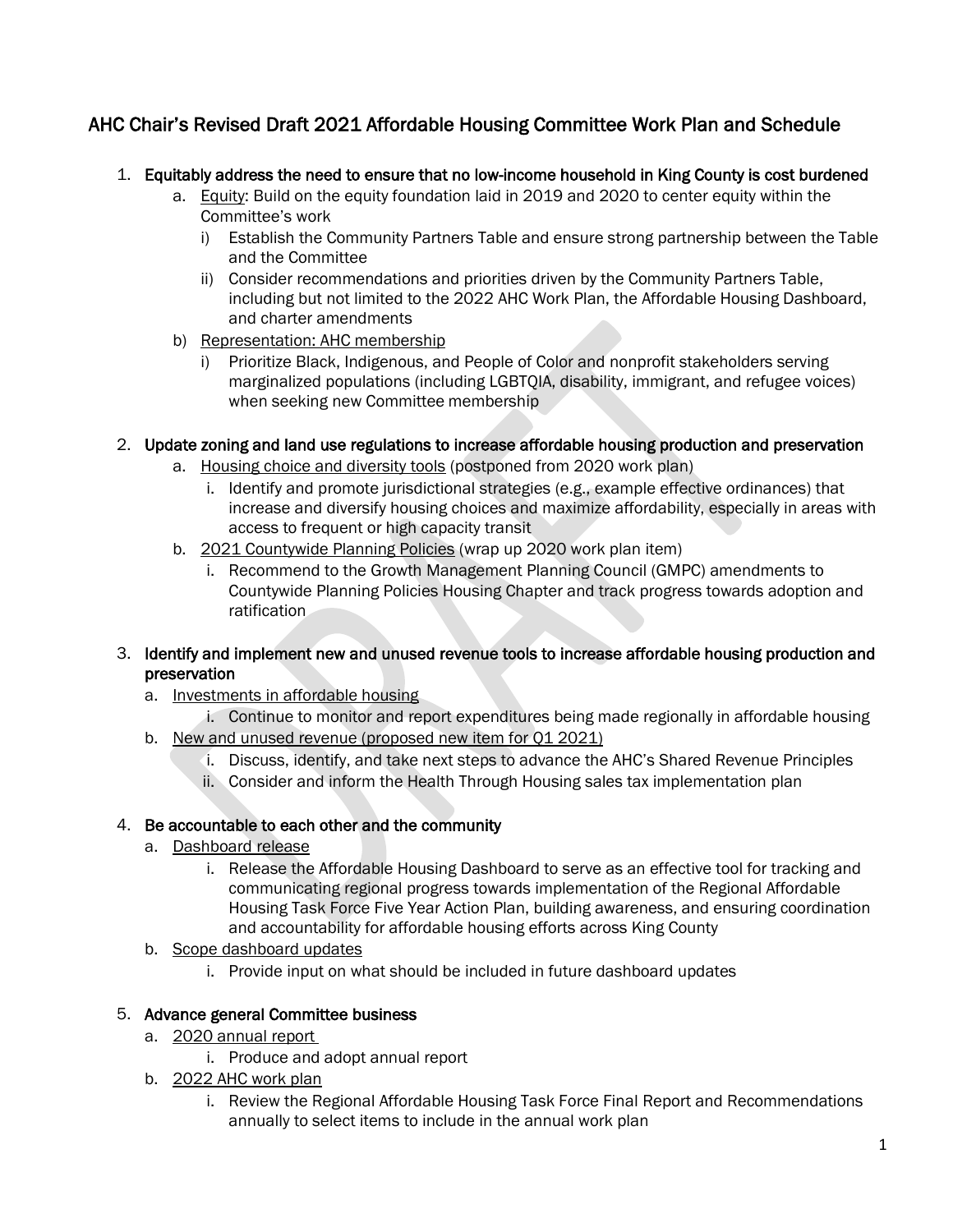- ii. Produce and adopt annual work plan in consultation with the Community Partners Table
- c. AHC Charter revisions and procedures
	- i. Revisit the Charter and propose changes in consultation with the Community Partners Table
- d. Advocacy
	- i. Support and track 2021 state legislative agenda implementation
	- ii. Develop and adopt a 2022 state legislative agenda
	- iii. Develop and advocate with one voice for federal funding for regional affordable housing